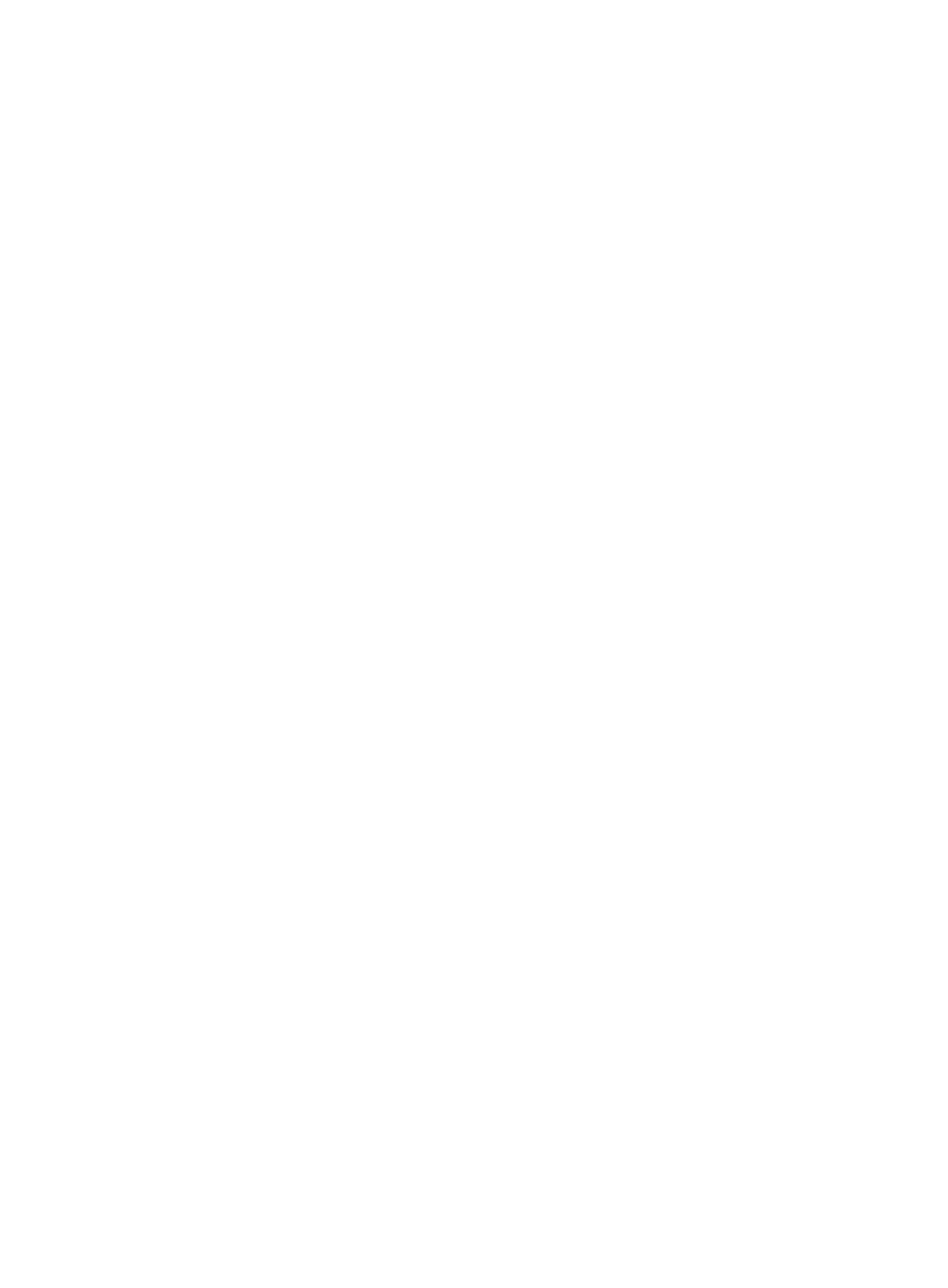*Text by*

SUSAN KLEINMAN

*Photography by* KELLER + KELLER

*Produced by*

KARIN LIDBECK

BRENT

With an airy layout and spectacular sightlines from every room, a compact beach house on Boston's South Shore lives large.

*Bayside Breeze*



ike many residents of Duxbury, Massachusetts, Gillian and Dickie Dillon like to stroll around the charming seaside town they've called home for more than thirty years. It was on one such ike many residents of Duxbury, Massachusetts,<br>Gillian and Dickie Dillon like to stroll around<br>the charming seaside town they've called home for<br>more than thirty years. It was on one such<br>walk in the summer of 2015 that the sign on a property they had previously noticed when they were kayaking—a dilapidated beach cottage that clearly needed to be torn down and replaced. The Dillons hadn't even been considering a move, but the view of Duxbury Bay from the property was so breathtaking that they quickly starting making plans. "It had always been my dream to build a house from scratch on the water," says Gillian. "And how often do you get to do that?"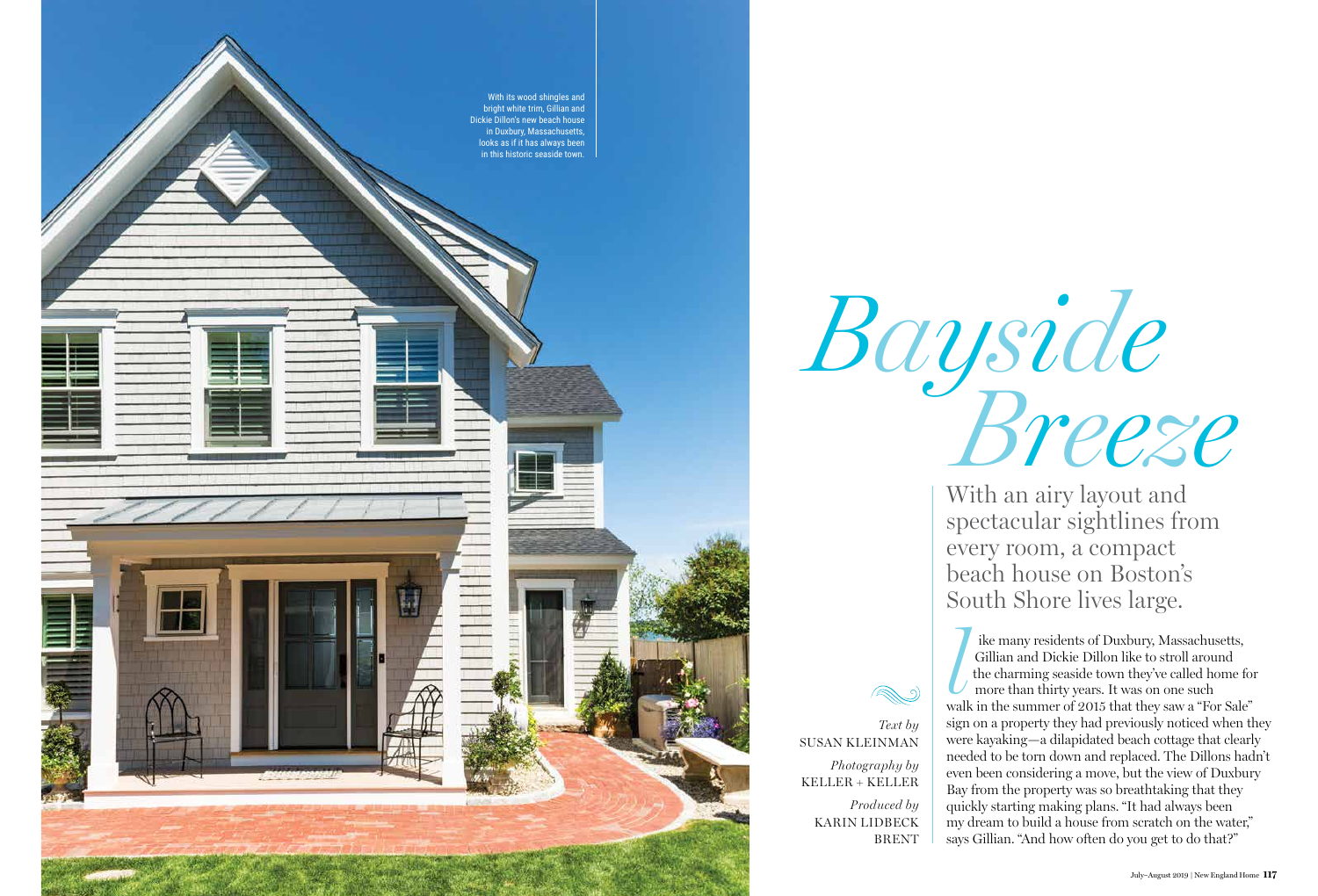Understanding how rare the opportunity was, the couple sold their home closer to the center of town—a colonial dating to 1796—and hired architect Jason Herzog to design a new house that would blend into the historic seaside neighborhood, but be tailor-made to the Dillons' twenty-first-century tastes and lifestyle.

To create the classic beach-cottage exterior his

clients desired, Herzog used wood shingles and white trim, and added pillars and porches in keeping with local style. His dedication to honoring the past without creating a museum piece was rewarded not only by the Dillons' enthusiastic appreciation, but by their neighbors' accolades, as well. "When people saw the old cottage being torn down," Gillian says, "they were terrified of what was going up. But we have had so



**ABOVE:** As befits this newmeets-old house, a chest in the entry hall was made of antique components. **RIGHT:** Simple upholstered seating serves as backdrop to

## **W** "It's amazing, everything is in the right **place for us, and everything works perfectly for our way of living," says Gillian Dillon.**



an assortment of wooden pieces from the homeowners' store, including a reclaimed elm coffee table from England. Rustic ceiling beams add vintage charm to the new house.

## **PROJECT TEAM**

**Architecture:** Jason Herzog, Herzog Architecture **Interior design:** Gillian Dillon, Dillon & Company **Builder:** PJ Schneider, S&C Construction **Landscape design:** A. J. Tomasi Nurseries

many compliments from the neighbors ever since the house was finished."

There are plenty of old New England touches inside the home, as well, including shiplap on several walls and ceilings, and ten-inch-wide plank oak flooring from Vermont. But the interior also boasts several modern touches, like a cable railing for the central stairway and an open floor plan on the main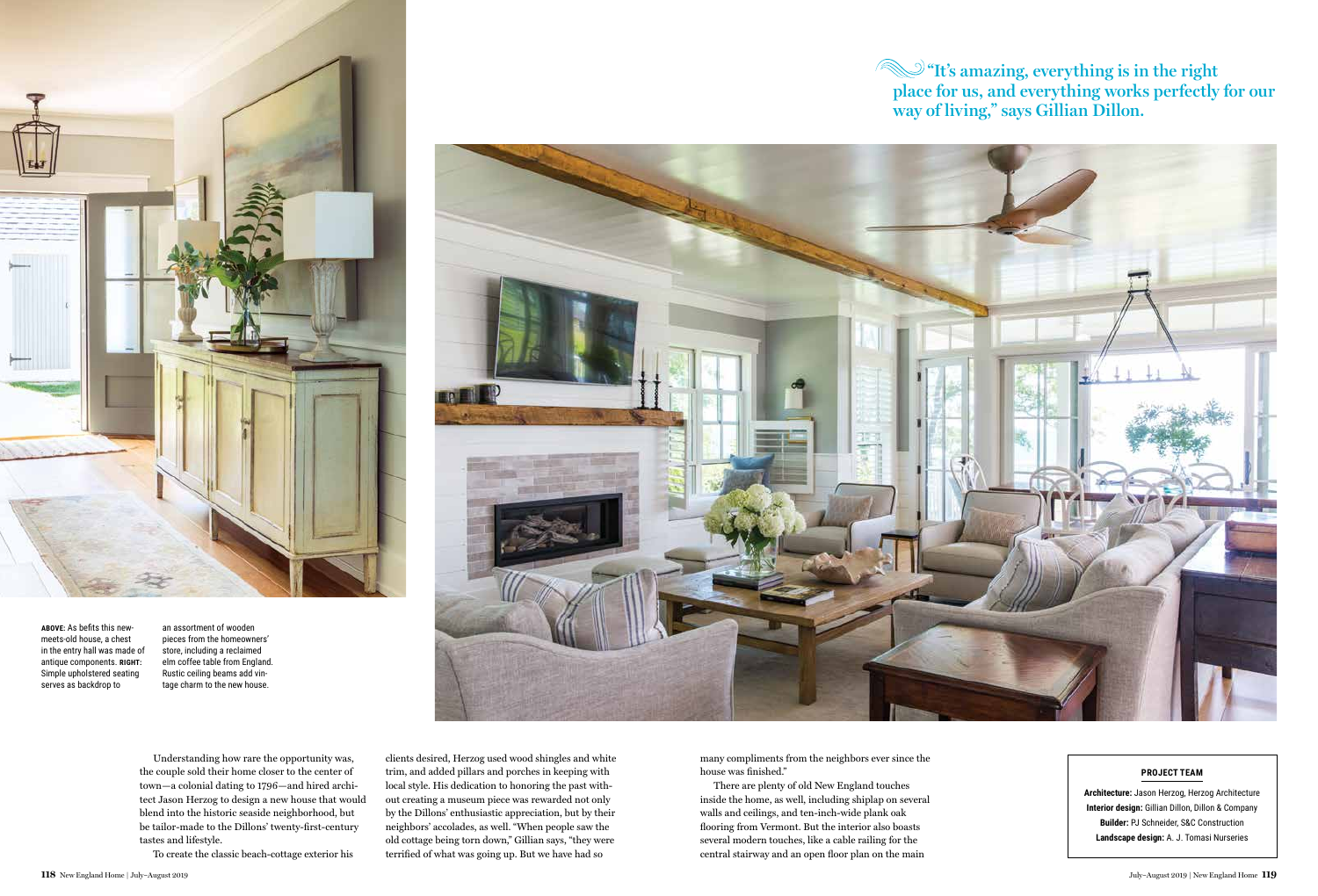

**ABOVE:** Gillian used a British fireback as a backsplash for her stove, and she loved the look so much that she now imports the hearth protectors for her store. **RIGHT:** Beyond the kitchen, views of

Duxbury Bay stretch out endlessly. **FACING PAGE:** An eighteenth-century Breton table surrounded by reproduc tion English Windsor chairs makes the perfect setup for casual dining.

level. "No one really uses a formal living room or dining room anymore," says Gillian. "We just wanted a big, open great-room space that would suit the way we actually live."

The open plan makes the house feel larger than its 2,500 square feet, the size limitation set by zoning laws and a right-of-way that splits the seaside plot of land into two separate parcels, neither of them very large. "This is an old town, with easements and rights-of-way that you find out about just when you go to build," says architect Herzog. "On this lot, the previous house hadn't been in compliance with the current zoning laws, but when you build something

**"English furniture is very classic, and typically very simple," says Gillian, who, like her husband, is originally from Great Britain.**



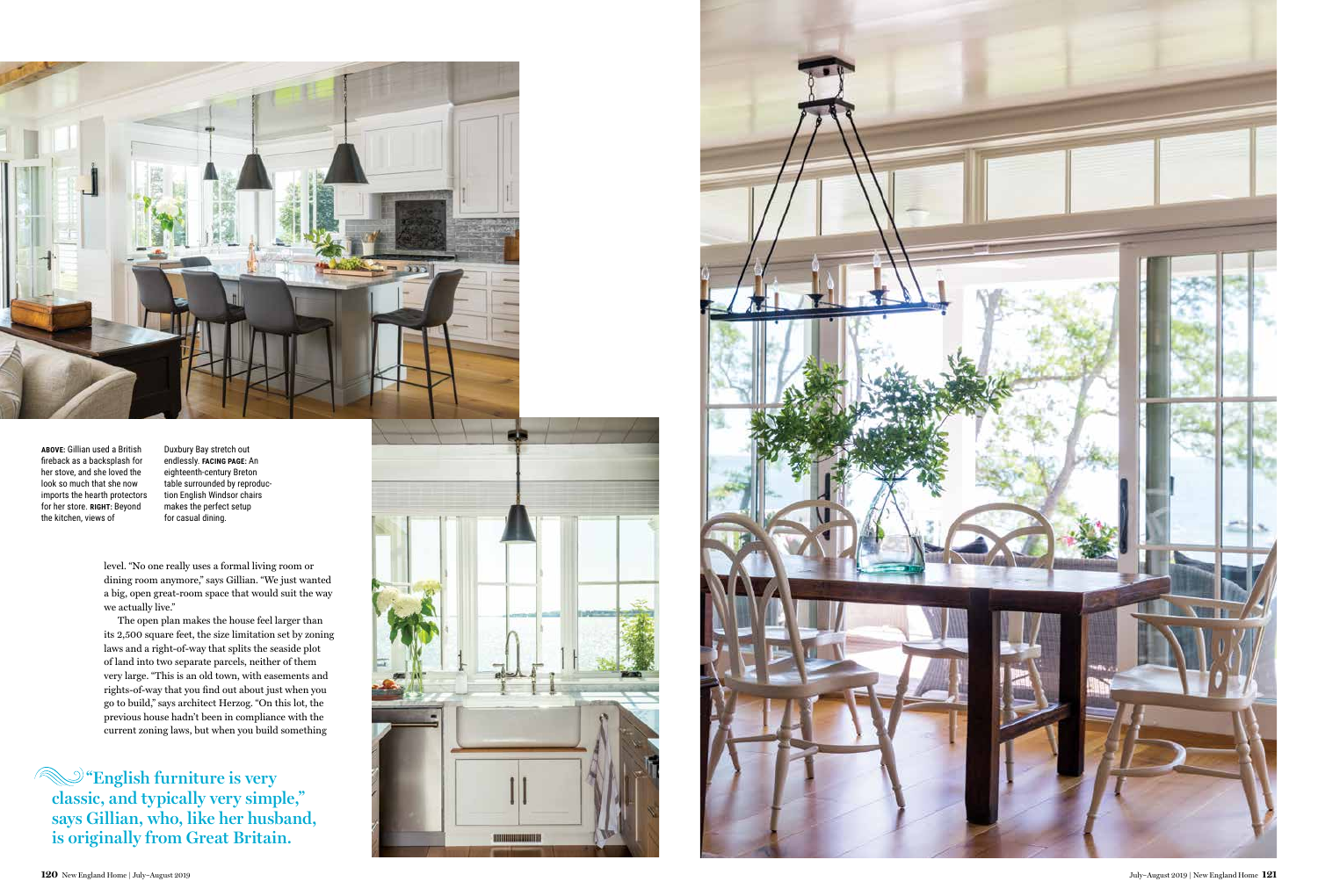In the stairwell, old-time touches, including shiplap and a barn door, are juxtaposed with the sleek modernity of the railing. **FACING PAGE, CLOCKWISE FROM TOP LEFT:** The master bedroom's balcony is the

Dillons' favorite spot in the house. The master bath houses a bench designed by William Yeoward. The bench at the foot of the English bed is an antique from France, reupholstered in simple linen.





new, you have to make sure that you comply."

Working with local engineer Paul Brogna, Herzog was able to eke out a few extra feet to build on, while still adhering to the ordinances. "But even so," says the architect, "we were limited on size. And when you're working with such a small footprint, an open plan is really the only way to go."

In addition to the spacious cooking/dining/ living area, there's a small study and bathroom on the ground floor. Upstairs, the Dillons had Herzog design a large private bathroom and dressing room in the master suite, and another bath and dressing room for the single guest room, rather than squeeze in extra bedrooms.

"If someone wanted, one day, I suppose they could convert the downstairs study to a third bedroom," Gillian says, "but we didn't design this house for resale; we designed it to suit ourselves."

And it does. "It's amazing," she says. "Everything is in the right place for us, and everything works perfectly for our way of living."

The house also suits the couple's decorating taste to a T—which is no surprise, as almost all of the furnishings come from their own antiques and homedecor store, Dillon & Company, in nearby Plymouth.

At home as in the shop, the aesthetic leans heavily toward traditional British style. "English furniture is very classic, and typically very simple," says Gillian, who, like her husband, is originally from Great Brit-